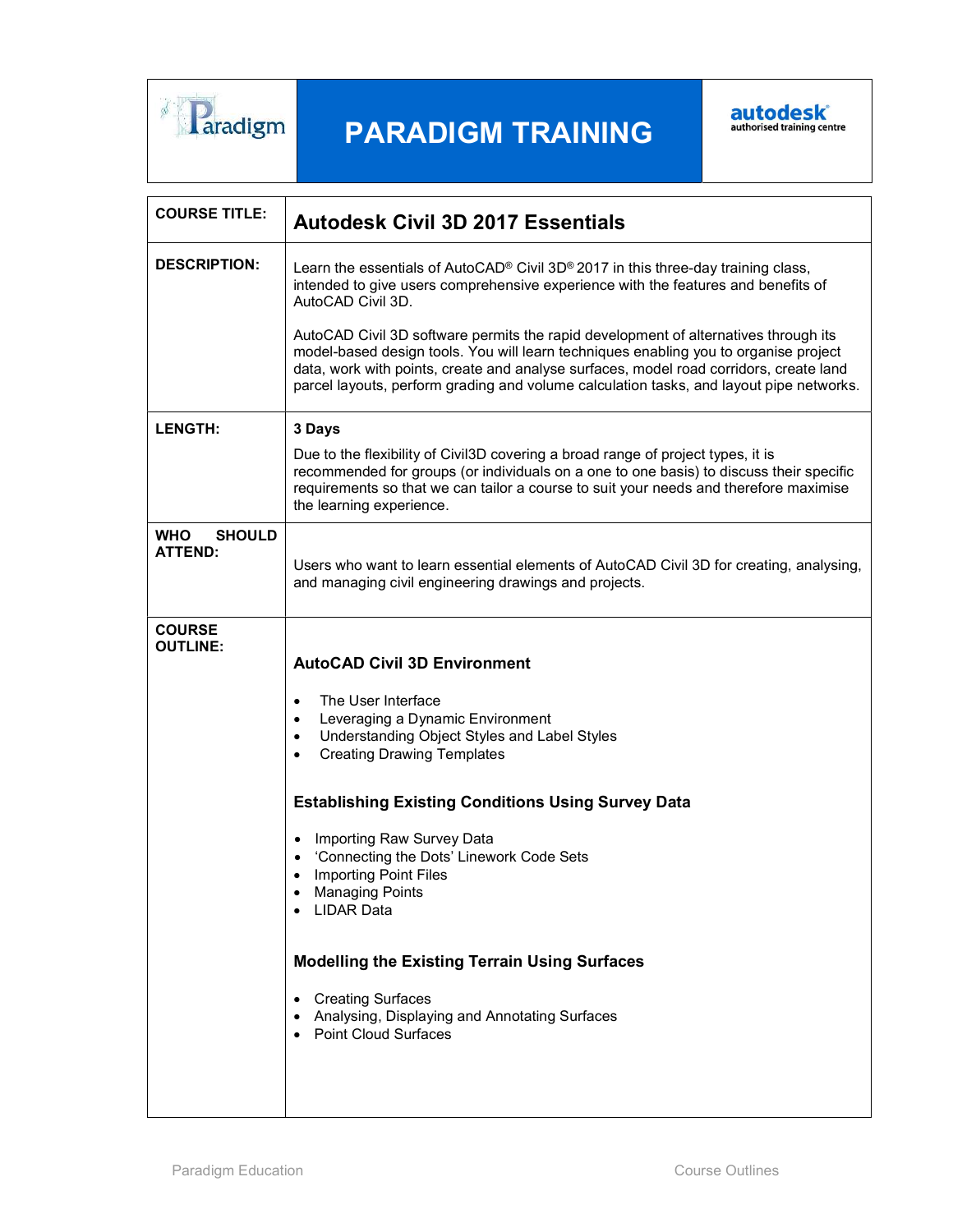| <b>Horizontal Alignments</b>                                                                                                                                                                                                  |
|-------------------------------------------------------------------------------------------------------------------------------------------------------------------------------------------------------------------------------|
| <b>Creating Alignments from Objects</b><br>$\bullet$<br>Create by Layout<br>٠<br>Design Check-Based Alignments and Superelevation<br><b>Widening Offset Alignments</b><br>• Geometry Editing - Tabular & Grips                |
| <b>Vertical Design Profile</b>                                                                                                                                                                                                |
| <b>Creating Longitudinal Ground Profiles</b><br><b>Creating Vertical Design Profiles</b><br>٠<br><b>Editing Profile Geometry</b><br>Superimposing Profiles and Object Projection<br>Labeling Profiles and Profile Views       |
| <b>Designing in 3D Using Corridors</b>                                                                                                                                                                                        |
| <b>Building the Cross Section Assemblies</b><br>$\bullet$<br>Creating a Corridor Model<br>٠<br><b>Understanding Targets</b><br>Junction Design<br><b>Creating Corridor Surfaces</b><br>٠<br>• Performing a Volume Calculation |
| <b>Cross Sections and Quantities</b>                                                                                                                                                                                          |
| <b>Creating Cross Sections</b><br>• Calculating Corridor Quantities<br><b>Creating Quantity Reports</b><br>٠                                                                                                                  |
| Design New Terrain - Grading                                                                                                                                                                                                  |
| Working with Grading Feature Lines<br>Creating Final Grading Surfaces<br>٠<br><b>Calculating Volumes and Balancing Volumes</b><br>Labeling Final Grading Surface                                                              |
| Designing and Analysing Boundaries Using Land Parcels                                                                                                                                                                         |
| <b>Managing Sites</b><br><b>Creating Parcels and Precise Sizing</b><br><b>Display Control and Annotating Parcels</b>                                                                                                          |
| <b>Pipes Networks</b>                                                                                                                                                                                                         |
| <b>Understanding Gravity Pipe Networks</b><br><b>Creating and Editing Pipe Networks</b><br>$\bullet$<br>Drawing Pipes in Profile Views<br><b>Pressure Pipes</b>                                                               |
|                                                                                                                                                                                                                               |